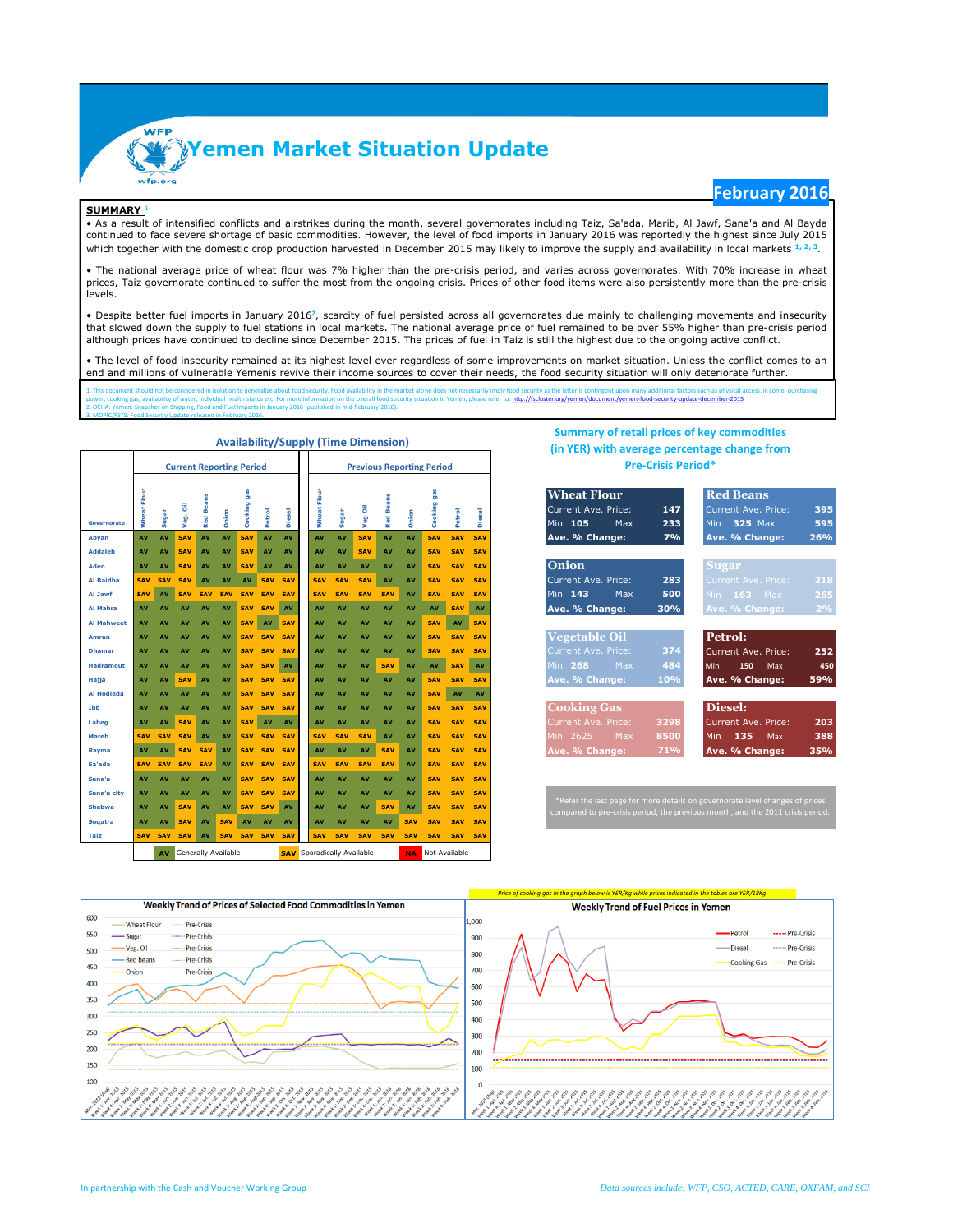# **Yemen Market Situation Update February** 2016

|                |                                                    | current av                                                                       | Direction of Chang                                                                      |                          | avg. price                                      | Direction of Chang                                      |               |                |                           | avg. price                                                    | Direction of Chan                                   |                                                         | Area                              |                      | je of current<br>ce compared i                        |                                                    | Direction of Chang                 |                         |
|----------------|----------------------------------------------------|----------------------------------------------------------------------------------|-----------------------------------------------------------------------------------------|--------------------------|-------------------------------------------------|---------------------------------------------------------|---------------|----------------|---------------------------|---------------------------------------------------------------|-----------------------------------------------------|---------------------------------------------------------|-----------------------------------|----------------------|-------------------------------------------------------|----------------------------------------------------|------------------------------------|-------------------------|
| Market Area    | Commodity                                          | Pre-Crisis<br>Σ                                                                  | 2011 (Yr Ave)<br>Crisis<br>$\frac{\Sigma}{1}$<br>Ĕ<br>Within<br>e <sub>re</sub><br>2011 | Area<br>Market           | Pre-Crisis<br>Σ<br>č<br>2011                    | Pre-Crisis<br><b>Trend</b><br>Σ                         | 2011 (Yr Ave) | Area<br>Market |                           | 2011 (Yr Ave)<br>Pre-Crisis<br>Σ                              | $\frac{8}{11}$                                      | 2011 (Yr Ave)<br>Pre-Crisis                             | Market                            | Σ                    | Pre-Crisis<br>Ĕ<br>2011                               | ≅                                                  | Pre-Crisis                         | 2011 (Yr Ave)           |
|                | Wheat flour (kg)                                   | 154<br>5%<br>13%<br>$-4%$                                                        | ▶                                                                                       | 156                      | $-1\% - 14\%$<br>$-2%$                          |                                                         |               |                | 154                       | $-1\%$ 13%<br>$-4%$                                           |                                                     | ▲<br>▶                                                  | 153                               | 3%                   | $-4%$<br>12%                                          |                                                    | ▲                                  |                         |
|                | Sugar (kg)<br>Veg. Oil (litre)                     | 6%<br>2%<br>$-23%$<br>218<br>354<br>0%<br>4%<br>$-20%$                           | ▼<br>▼                                                                                  | 204<br>340               | $1\%$<br>-5% -28%<br>$-1%$<br>0% -23%           |                                                         |               |                | 228 -21%<br>343           | 6%<br>$-209$<br>$-1\%$<br>$0\%$<br>$-239$                     |                                                     | ▲                                                       | 222<br>363                        | 12%<br>2%            | 4%<br>$-22%$<br>6%<br>$-189$                          |                                                    | ▲                                  |                         |
|                | Red beans (kg)                                     | 28%<br>400<br>14%<br>43%                                                         | ▲                                                                                       | 508                      | $-19%$<br>62%<br>819                            | ▲                                                       |               |                | 400                       | 28%<br>0%<br>43%                                              |                                                     | ▲                                                       | Baidha<br>325                     | $-7%$                | 4%<br>16%                                             |                                                    | ь                                  |                         |
| Abyan          | Onion (kg)                                         | 200<br>$-37%$<br>$-8%$<br>26%                                                    | $\overline{\textbf{v}}$                                                                 | Addaleh                  | 405 19% 87% 155%                                |                                                         |               | ž              | 188                       | $-6\% -14\%$<br>18%                                           |                                                     | $\overline{\phantom{a}}$                                | 300                               | $-40%$               | 38%<br>89%                                            |                                                    |                                    |                         |
|                | etrol (Litre)                                      | 150<br>0%<br>$-5%$<br>$-2%$                                                      | v                                                                                       |                          | 253 - 34%<br>59%<br>66%                         | A                                                       |               |                | 150                       | $0\%$<br>$-5%$<br>$-29$                                       |                                                     |                                                         | ৰ                                 | 245 -49%             | 55%<br>61%                                            |                                                    |                                    |                         |
|                | Diesel (Litre)                                     | 150<br>0%<br>0%<br>1%                                                            | ь                                                                                       |                          | 225 - 20% 50% 52%                               | ▲<br>▲                                                  |               |                | 150                       | 0%<br>$0\%$<br>1%                                             | ь<br>Þ                                              | ь                                                       |                                   | 188 - 28%            | 25%<br>26%                                            |                                                    | ▲                                  |                         |
|                | Cooking Gas (Bottle)                               | 2750 -28%<br>43%<br>$-9%$                                                        | $\overline{\phantom{a}}$                                                                |                          | 3625 - 28% 88%<br>20%                           |                                                         |               |                | 3000 - 33%                | 56%<br>0%                                                     | $\overline{\mathbf{v}}$                             |                                                         | 3300                              | $-2%$                | 71%<br>10%                                            |                                                    |                                    |                         |
|                | Wheat flour (kg)<br>Sugar (kg)<br>Veg. Oil (litre) | 158 11%<br>15%<br>$-1%$<br>236<br>4%<br>10%<br>$-179$<br>444<br>24%<br>30%<br>0% | ▲<br>▲<br>▶<br>۷<br>▲<br>▲                                                              | 125<br>163<br>268        | 4% -9% -22%<br>2% -24% -43%<br>3% -22% -40%     | ▼                                                       |               |                | 105<br>$313 - 11\%$       | 5% -23% -34%<br>174 15% -19%<br>$-399$<br>$-8\% -30\%$        | ▲<br>▲<br>▲                                         | ▼<br>$\overline{\textbf{v}}$<br>$\overline{\mathbf{v}}$ | 140<br>220<br>369                 | 5%<br>24%<br>7%      | 2%<br>$-13%$<br>3%<br>$-22%$<br>$-17%$<br>8%          |                                                    | ▲<br>ь<br>▲                        | $\overline{\textbf{v}}$ |
|                | Red beans (kg)                                     | 491<br>4%<br>57%<br>75%                                                          |                                                                                         |                          | 500 -17% 60%<br>78%                             | ▲                                                       |               |                | 413<br>18%                | 32%<br>47%                                                    |                                                     |                                                         | 348                               | $-3%$                | 11%<br>24%                                            |                                                    |                                    |                         |
| $\overline{a}$ | Onion (kg)                                         | 60% 119%<br>348 - 37%                                                            |                                                                                         | 로<br>द                   | 150 -73% -31%<br>$-5%$                          | $\overline{\mathbf{v}}$                                 |               | ka.<br>Ma      | 248                       | 8% 14%<br>56%                                                 |                                                     |                                                         |                                   | 375 -17%             | 73%<br>137%                                           |                                                    |                                    |                         |
|                | Petrol (Litre)                                     | 34%<br>213 - 39%<br>40%                                                          | ▲                                                                                       |                          | 175 - 13% 11%<br>15%                            | ▲                                                       |               | ৰ              | 164<br>$-32%$             | 3%<br>8%                                                      | $\overline{\textbf{v}}$                             |                                                         | 269                               | $-10%$               | 70%<br>76%                                            |                                                    | ▲                                  |                         |
|                | Diesel (Litre)                                     | 194 - 30%<br>29%<br>31%                                                          | ▼<br>▲<br>$\overline{\mathbf{v}}$<br>$\overline{\mathbf{v}}$                            |                          | 135 - 29% - 10%<br>$-9%$<br>3575 -4% 86%<br>19% | $\overline{\textbf{v}}$<br>$\overline{\textbf{v}}$<br>▲ |               |                | 180<br>$-32%$<br>2750 38% | 20%<br>219<br>$-99$                                           | $\overline{\textbf{v}}$<br>τ                        | ▲                                                       |                                   | 184 -13%             | 23%<br>24%<br>62%<br>4%                               | $\overline{\textbf{v}}$<br>$\overline{\mathbf{v}}$ | ▼<br>▲<br>$\overline{\phantom{a}}$ |                         |
|                | Cooking Gas (Bottle)                               | 2625 -13%<br>36% -13%                                                            |                                                                                         |                          |                                                 |                                                         |               |                |                           | 43%                                                           |                                                     |                                                         |                                   | 3125 -17%            |                                                       |                                                    |                                    |                         |
|                | Wheat flour (kg)                                   | 140<br>$0\%$<br>2% -12%                                                          |                                                                                         | 124                      | 3% -10% -23%                                    |                                                         |               |                | 147                       | 7%<br>7%<br>$-89$                                             | ▲                                                   | ▲                                                       | 134                               | $-2%$                | $-2%$<br>$-16%$                                       |                                                    |                                    |                         |
|                | Sugar (kg)                                         | 6% -19% -39%<br>173                                                              | ۷<br>۷                                                                                  | 166                      | 0% -23% -41%                                    | $\overline{\textbf{v}}$                                 |               |                | 219                       | 2%<br>4%<br>$-239$                                            |                                                     |                                                         | 208                               | $-1%$                | $-27%$<br>$-3%$                                       |                                                    | ь                                  | $\overline{\textbf{v}}$ |
|                | Veg. Oil (litre)                                   | -9% -30%<br>310<br>$-5%$                                                         |                                                                                         | ă<br>283                 | 4% -17% -36%                                    | $\overline{\phantom{a}}$                                |               |                | 394                       | 11% 15% -11%                                                  |                                                     | ▲                                                       | 316                               | $-5%$                | $-7%$<br>$-29%$                                       |                                                    |                                    |                         |
|                | Red beans (kg)<br>Onion (kg)                       | 463<br>$-8%$<br>48%<br>65%<br>273 -20%<br>26%<br>72%                             |                                                                                         | 544<br>200 - 55%         | $-9%$<br>74%<br>94%<br>$-8%$<br>26%             | A<br>▼                                                  |               | Hajja          | 350<br>313 -22%           | 0%<br>12%<br>25%<br>44%<br>97%                                |                                                     |                                                         | 420<br>$rac{8}{5}$<br>200         | 31%<br>0%            | 34%<br>50%<br>$-8%$<br>26%                            |                                                    |                                    |                         |
|                | Petrol (Litre)                                     | 97% 104%<br>311<br>$-8%$                                                         | ▲                                                                                       | 185                      | $-8\% - 17\%$<br>21%                            |                                                         |               |                | $-10%$<br>286             | 81%<br>889                                                    |                                                     | Δ                                                       | ৰ                                 | 260 - 28%            | 64%<br>71%                                            |                                                    |                                    |                         |
|                | Diesel (Litre)                                     | 195 - 31%<br>30%<br>32%                                                          | ▲                                                                                       |                          | 145 - 26% - 3%<br>$-2%$                         | ь                                                       |               |                |                           | 181 -16% 21%<br>22%                                           | ▼<br>▼                                              | ▲                                                       |                                   | 204 -22%             | 36%<br>37%                                            |                                                    | ▼<br>▲                             |                         |
|                | Cooking Gas (Bottle)                               | $-4\%$ 68%<br>3238<br>7%                                                         |                                                                                         | 3875                     | 4% 101%<br>29%                                  |                                                         |               |                | 3588 -10% 86%             | 19%                                                           | $\overline{\mathbf{v}}$<br>▼                        |                                                         |                                   | 3325 -28%            | 73%<br>10%                                            |                                                    | $\overline{\textbf{v}}$            |                         |
|                |                                                    | 132 -2%<br>$-4\% -18\%$                                                          |                                                                                         | 155                      | 4%<br>$-3%$                                     |                                                         |               |                | 162                       | $0\%$<br>18%<br>1%                                            |                                                     | ▶                                                       |                                   | 141 - 3%             | 3%<br>$-12%$                                          |                                                    |                                    |                         |
|                | Wheat flour (kg)<br>Sugar (kg)                     | 175<br>$-1\%$<br>$-18%$<br>$-389$                                                | ▼                                                                                       | 231                      | 13%<br>1%<br>8%<br>$-19%$                       |                                                         |               |                | 228<br>11%                | 6%<br>$-199$                                                  |                                                     | ▲                                                       | 195                               | 6%                   | -9%<br>$-319$                                         |                                                    |                                    |                         |
|                | Veg. Oil (litre)                                   | 350<br>$-7%$<br>3% -21%                                                          |                                                                                         | 363                      | 5%<br>6% -18%                                   | ▲                                                       |               |                | 364                       | 7% -18%<br>4%                                                 |                                                     | ▲                                                       | 390                               | 11%                  | 14%<br>$-12%$                                         |                                                    | ▲                                  |                         |
| $\frac{9}{10}$ | Red beans (kg)                                     | 51%<br>473 -10%<br>68%                                                           | ▲                                                                                       | 494                      | 58%<br>$-1%$<br>76%                             |                                                         |               |                | 506<br>16%                | 62%<br>80%                                                    |                                                     |                                                         | 595                               | $-1%$                | 90%<br>112%                                           |                                                    |                                    |                         |
|                | Onion (kg)                                         | 143 - 32% - 34% - 10%                                                            | $\overline{\textbf{v}}$                                                                 | 288                      | $-20%$<br>32% 81%                               |                                                         |               |                | 381                       | 76% 140%<br>$-2%$                                             |                                                     |                                                         |                                   | 278 - 28%            | 28%<br>75%                                            |                                                    |                                    |                         |
|                | Petrol (Litre)<br>Diesel (Litre)                   | 50%<br>238 - 39%<br>56%<br>270 -20% 80%<br>82%                                   | ▲<br>▼<br>▼<br>▲                                                                        | 225<br>150               | 42%<br>48%<br>16%<br>$0\%$<br>0%<br>1%          | ▲<br>٠                                                  |               |                | 219<br>231                | 38%<br>$-2%$<br>44%<br>54% 56%<br>4%<br>53%<br>$-9%$<br>$-29$ | ▶                                                   | ▲<br>▲                                                  |                                   | 320 -11%<br>219 -24% | 102%<br>110%<br>46%<br>48%                            | $\overline{\textbf{v}}$                            | ▲<br>▼<br>▲                        |                         |
|                | Cooking Gas (Bottle)                               | 3263 - 13%<br>69%<br>8%                                                          | ▼                                                                                       | 3650                     | $-9%$<br>90%<br>21%                             | $\overline{\phantom{a}}$                                |               |                | 2938                      |                                                               | $\overline{\mathbf{v}}$                             |                                                         |                                   | 4150 -17%            | 116%<br>38%                                           | $\overline{\textbf{v}}$                            | $\overline{\phantom{a}}$           |                         |
|                |                                                    |                                                                                  |                                                                                         |                          |                                                 |                                                         |               |                |                           |                                                               |                                                     |                                                         |                                   |                      |                                                       |                                                    |                                    |                         |
|                | Wheat flour (kg)                                   | 162 9%<br>18%<br>1%                                                              | ▲<br>▲                                                                                  | 151                      | 5% 10%<br>$-6%$                                 | ▲                                                       |               |                | 144 11%                   | 5% -10%                                                       | ▲                                                   | $\overline{\mathbf{v}}$                                 | 150                               | 5%                   | 9%<br>$-6%$                                           |                                                    | ▲<br>▲                             | $\overline{\textbf{v}}$ |
|                | Sugar (kg)<br>/eg. Oil (litre)                     | 7%<br>$-19%$<br>230<br>1%<br>475<br>39%<br>30%<br>7%                             | ▲<br>▼<br>▲                                                                             | 221<br>353               | 25%<br>3%<br>$-22%$<br>3%<br>3%<br>$-20%$       | ▶<br>ь                                                  |               |                | 19%<br>203<br>346         | $-5%$<br>$-289$<br>3%<br>1%<br>$-229$                         | ▲<br>ь                                              | ь                                                       | 210<br>350                        | 5%<br>$-2%$          | $-2%$<br>$-26%$<br>3%<br>$-21%$                       |                                                    | ▶<br>ь                             |                         |
|                | Red beans (kg)                                     | 30%<br>45%<br>406<br>25%                                                         |                                                                                         |                          | 481 -13%<br>54%<br>71%                          | ▲                                                       |               | dity           | 444                       | $-1%$<br>42%<br>58%                                           |                                                     |                                                         |                                   | 395 -20%             | 26%<br>41%                                            |                                                    | ▲                                  |                         |
|                | Onion (kg)                                         | 43%<br>96%<br>310 -11%                                                           | ▲                                                                                       |                          | 325 -23% 50% 105%                               |                                                         |               |                |                           | 313 - 31% 44%<br>97%                                          |                                                     |                                                         |                                   | 325 -23%             | 50%<br>105%                                           |                                                    |                                    |                         |
|                | <sup>9</sup> etrol (Litre)                         | 328<br>8% 107% 115%                                                              | ▲                                                                                       |                          | 253 -41% 59%<br>66%                             | ▲                                                       |               |                | 220 -27%                  | 39%<br>44%                                                    | $\overline{\textbf{v}}$                             | ▲                                                       |                                   | 238 -10%             | 50%<br>56%                                            |                                                    | ▲                                  |                         |
|                | Diesel (Litre)                                     | 300<br>9% 100% 102%                                                              | ▲                                                                                       |                          | 215 - 28% 43% 45%                               | ▲                                                       |               |                | 200 -23%                  | 33%<br>35%                                                    | ▼<br>▼                                              | ▲                                                       |                                   | 180 -23%             | 20%<br>21%                                            | ь                                                  | $\overline{\phantom{a}}$<br>▲      |                         |
|                | Cooking Gas (Bottle)                               | $-9\%$ 101%<br>3875<br>29%                                                       | $\overline{\textbf{v}}$<br>$\overline{\mathbf{v}}$                                      | 3200 -20%                | 66%<br>6%                                       |                                                         |               |                | 2875 - 15%                | 49%<br>$-5%$                                                  | $\overline{\phantom{a}}$<br>$\overline{\mathbf{v}}$ |                                                         |                                   | 3125 -24%            | 62%<br>4%                                             |                                                    | $\overline{\textbf{v}}$            |                         |
|                | Wheat flour (kg)                                   | 138<br>8%<br>1% - 14%                                                            |                                                                                         | 233                      | 2%<br>70%<br>45%                                |                                                         | ▲             |                |                           |                                                               |                                                     |                                                         |                                   |                      |                                                       |                                                    |                                    |                         |
|                | Sugar (kg)                                         | $-12%$<br>$-33%$<br>189<br>9%                                                    | ▼                                                                                       | 265                      | $-1\%$ 24%<br>$-6%$                             | ▲                                                       |               |                |                           |                                                               |                                                     |                                                         |                                   |                      |                                                       |                                                    |                                    |                         |
| atra           | Veg. Oil (litre)                                   | 314<br>$-7%$<br>$-8\% -29\%$                                                     | v<br>▼                                                                                  | 484                      | 2% 42%<br>9%                                    |                                                         |               |                |                           |                                                               |                                                     |                                                         |                                   |                      |                                                       |                                                    |                                    |                         |
|                | Red beans (kg)                                     | 66%<br>85%<br>520<br>4%<br>500                                                   | ▲                                                                                       | Taiz                     | 563 -11% 80% 100%<br>375 - 35% 73% 137%         |                                                         |               |                |                           |                                                               |                                                     |                                                         |                                   |                      |                                                       |                                                    |                                    |                         |
| <b>Seq</b>     | Onion (kg)<br>Petrol (Litre)                       | 0% 130% 215%<br>150<br>$0\%$<br>$-5%$<br>$-2%$                                   | ▼                                                                                       |                          | 450 -18% 184% 195%                              |                                                         |               |                |                           |                                                               |                                                     |                                                         |                                   |                      |                                                       |                                                    |                                    |                         |
|                | Diesel (Litre)                                     | $0\%$<br>150<br>$0\%$<br>1%                                                      | ь                                                                                       |                          | 388 -23% 158% 161%                              | ▲                                                       |               |                |                           |                                                               |                                                     |                                                         |                                   |                      |                                                       |                                                    |                                    |                         |
|                | Cooking Gas (Bottle)                               | 7000 -13% 264% 132%                                                              | $\overline{\textbf{v}}$                                                                 | 8500                     | 0% 342% 1829                                    |                                                         |               |                |                           |                                                               |                                                     |                                                         |                                   |                      |                                                       |                                                    |                                    |                         |
|                |                                                    | Price decrease below normal price fluctuation                                    |                                                                                         |                          |                                                 |                                                         |               |                |                           |                                                               | $(+/- 5%)$                                          |                                                         | Change from Previous Month        |                      |                                                       |                                                    |                                    |                         |
|                | Normal Price Fluctuation                           | Price increase above normal price fluctuation                                    |                                                                                         | <b>All Prices in YER</b> |                                                 |                                                         |               |                |                           |                                                               | $(+/- 10%)$<br>$(+/- 15%)$                          |                                                         | Change from Reference Year (2011) |                      | Change from Previous Month (1M) and Pre-Crisis Period |                                                    |                                    |                         |
|                |                                                    |                                                                                  |                                                                                         |                          |                                                 |                                                         |               |                |                           |                                                               |                                                     |                                                         |                                   |                      |                                                       |                                                    |                                    |                         |